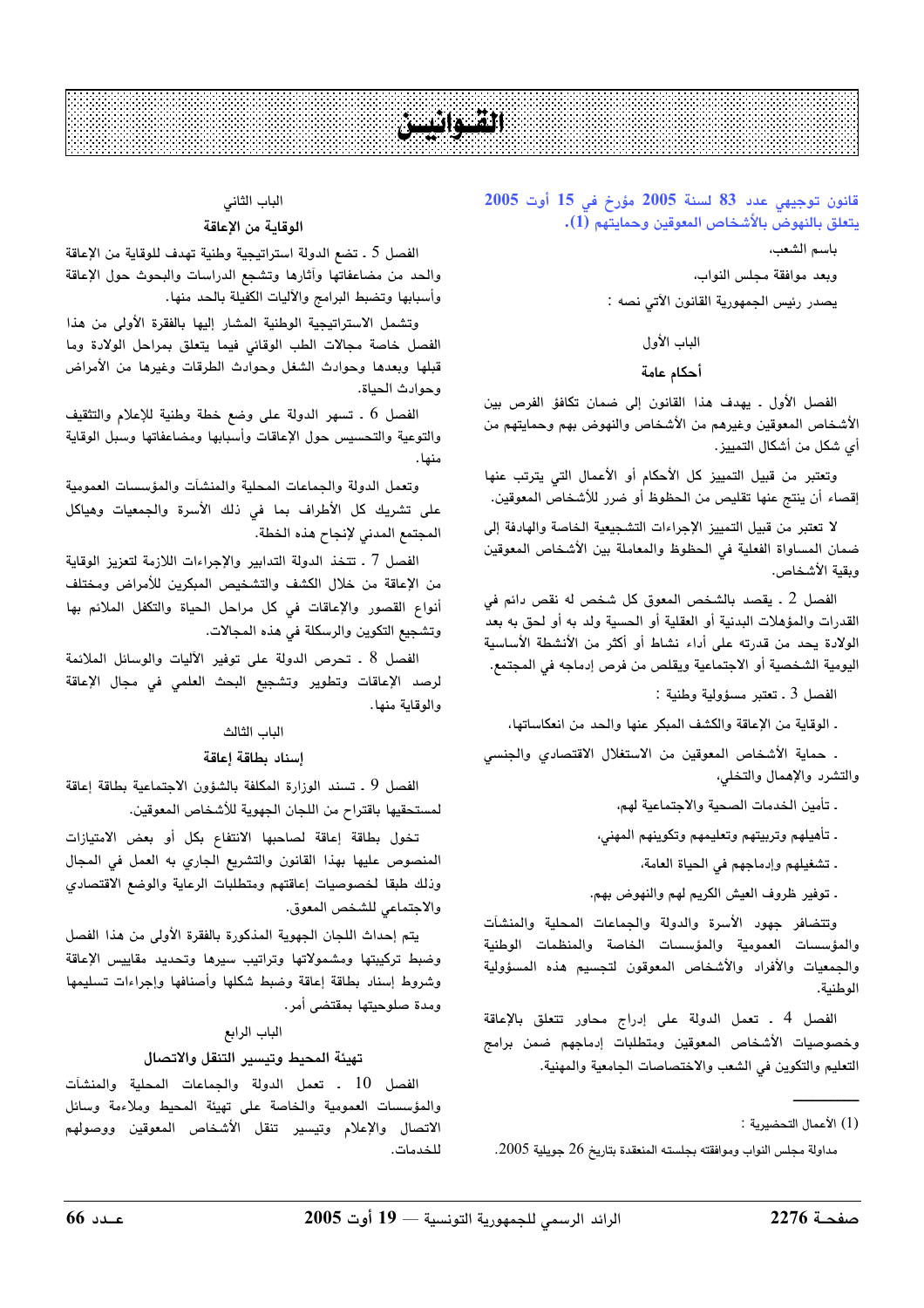كما تعمل على توفير وسائل نقل جماعى مهيأة وملائمة لاستعمال الأشخاص المعوقين.

وتتم تهيئة المآوى الداخلية والخارجية التابعة للبناءات العمومية والخاصة المفتوحة للعموم بما يوفر أماكن لتوقف وسائل النقل الخاصة بالأشخاص المعوقين.

الفصل 11 . يمكن للشخص المعوق التمتع، وذلك حسب طبيعة الإعاقة ودرجتها والحالة الاجتماعية، بامتيازات خاصة لتيسير تنقله وقضاء شؤونه اليومية ومنها بالخصوص :

. حق أولوية الاستقبال بالإدارات والمنشآت والمؤسسات العمومية والمؤسسات الخاصة،

. الحق في استعمال أماكن مخصصة بوسائل النقل الجماعي العمومي والخاص،

. مجانية النقل أو النقل بالتعريفة المنخفضة للمعوق ولمرافقه عند الاقتضاء وذلك على خطوط النقل العمومى الجماعى المستغلة من قبل المنشآت العمومية مع مراعاة التشريع المتعلق بتنظيم النقل البري،

. النقل المجاني لآلة التنقل الخاصة بالشخص المعوق بوسائل النقل العمومى الجماعى المستغلة من قبل المنشآت العمومية مع مراعاة التشريع المتعلق بتنظيم النقل البري،

. استعمال أماكن التوقف الوقتى والأماكن المخصصة بالمآوي العمومية والخاصة بالأشخاص المعوقين ومرافقيهم.

تضبط تراتيب تطبيق الفصلين 10 و11 من هذا القانون بمقتضى أمر .

الفصل 12 . تراعى في إنجاز وتهيئة البناءات العمومية والفضاءات والتجهيزات المشتركة بالمركبات السكنية والبناءات الخاصة المفتوحة للعموم المواصفات الفنية لتيسير تنقل الأشخاص المعوقين.

الفصل 13 . تخصص في المركبات السكنية الجماعية ذات البناء العمودي مساكن مهيأة للأشخاص المعوقين.

تضبط تراتيب تطبيق الفصل 12 من هذا القانون والفقرة الأولى من هذا الفصل بمقتضى أمر.

#### الباب الخامس

#### المنافع الصحية والرعاية الاجتماعية

الفصل 14 . تتكفل هياكل الضمان الاجتماعي طبقا للتراتيب الجاري بها العمل بمصاريف العلاج والإقامة والأجهزة التعويضية والميسرة للإدماج وبنفقات التأهيل لفائدة الأشخاص المعوقين من المضمونين الاحتماعيين.

وتتكفل هياكل الضمان الاجتماعي بنفس المنافع لفائدة الأشخاص المعوقين أولى حق المضمونين الاجتماعيين.

ويتحمل صندوق الضمان الاجتماعي المعني المعلوم التعديلي المستوجب على الأشخاص المشار إليهم بالفقرتين الأولى والثانية من هذا الفصل بعنوان علاجهم وإقامتهم بالهياكل الصحية العمومية طبقا لشروط وإجراءات يتم ضبطها بمقتضى أمر.

الفصل 15 . يتمتع بمجانية العلاج والإقامة بالهياكل الصحية العمومية والأجهزة التعويضية والتأهيل الأشخاص المعوقون الذين يستجيبون لشروط الانتفاع بالعلاج المجاني أو بالتعريفة المنخفضة.

تضبط تراتيب تطبيق هذا الفصل بمقتضى قرار مشترك من الوزيرين المكلفين بالصحة العمومية والمالية.

الفصل 16 . تتولى الهياكل المختصة طبقا للتراتيب الجارى بها العمل صرف مختلف المنح والجرايات والغرامات المنصوص عليها بأنظمة الضمان الاجتماعى أو بأنظمة التعويض عن حوادث الشغل والأمراض المهنية لفائدة أولى حق المضمونين الاجتماعيين من الأشخاص المعوقين الذين ليس لهم دخل قار خاضع للأداء وذلك بصرف النظر عن سنهم أو رتبتهم.

الفصل 17 . تتخذ الدولة والجماعات المحلية والهياكل المختصة عند الاقتضاء إجراءات لرعاية الأشخاص المعوقين إذا كانوا من ضعاف الحال وفي حالة عجز بدني بيّن أو فاقدين للسند.

تعتبر من إجراءات الرعاية المشار إليها بالفقرة الأولى من هذا الفصل خاصة :

. توفير الرعاية للشخص المعوق داخل أسرته،

. إسناد إعانة مادية للشخص المعوق المعوز أو من يتقدم عنه قانونا قصد المساهمة في تغطية الحاجيات الأساسية،

. إيداع الشخص المعوق لدى أسرة تكفل،

. إيداع الشخص المعوق لدى مؤسسات مختصة في إيواء ورعاية الأشخاص المعوقين.

كما تقدم الدولة مساعدة مادية للأسرة الكافلة لشخص معوق بدون سند لتلبية حاجياته الأساسية.

تضبط شروط الانتفاع بالإعانة المادية المسندة للشخص المعوق المعوز وتراتيب إيداع الشخص المعوق لدى أسرة تكفل المشار إليه بالفقرة 2 من هذا الفصل وشروط الانتفاع بالمساعدة المادية المسندة للأسرة الكافلة لشخص معوق بدون سند المشار إليها بالفقرة 3 من هذا الفصل بمقتضى أمر .

يضبط مقدار المساعدة ومقدار الإعانة المشار إليهما بالفقرتين الثانية والثالثة من هذا الفصل بمقتضى قرار مشترك من الوزيرين المكلفين بالشؤون الاجتماعية والمالية.

الفصل 18 . يمكن للأشخاص الطبيعيين والمعنويين إحداث مؤسسات خاصة مختصة في إيواء الأشخاص المعوقين ورعايتهم طبقا لشروط وإجراءات تضبط بمقتضى قرار مشترك من الوزيرين المكلفين بالشؤون الاجتماعية والصحة العمومية.

ويتعين على باعث مشروع مؤسسة خاصة مختصة في إيواء الأشخاص المعوقين ورعايتهم أن يكون متمتعا بحقوقه المدنية ولم تسبق مقاضاته من أجل إحدى الجرائم المتعلقة بالأخلاق أو الأمانة.

## الباب السادس

## التربية والتكوين

الفصل 19 . تضمن الدولة للأطفال المعوقين حق التربية والتعليم والتأهيل والتكوين بالمنظومة العادية في المجال وتوفر لهم فرصا متكافئة للتمتع بهذا الحق.

الفصل 20 ـ يتم التعهد المبكر والتأهيل اللازم وكل ما يتعلق بالإعداد والتحضير للمرحلة قبل المدرسية من قبل الدولة والمجتمع حسب الحاحيات الخصوصية للطفل المعوق.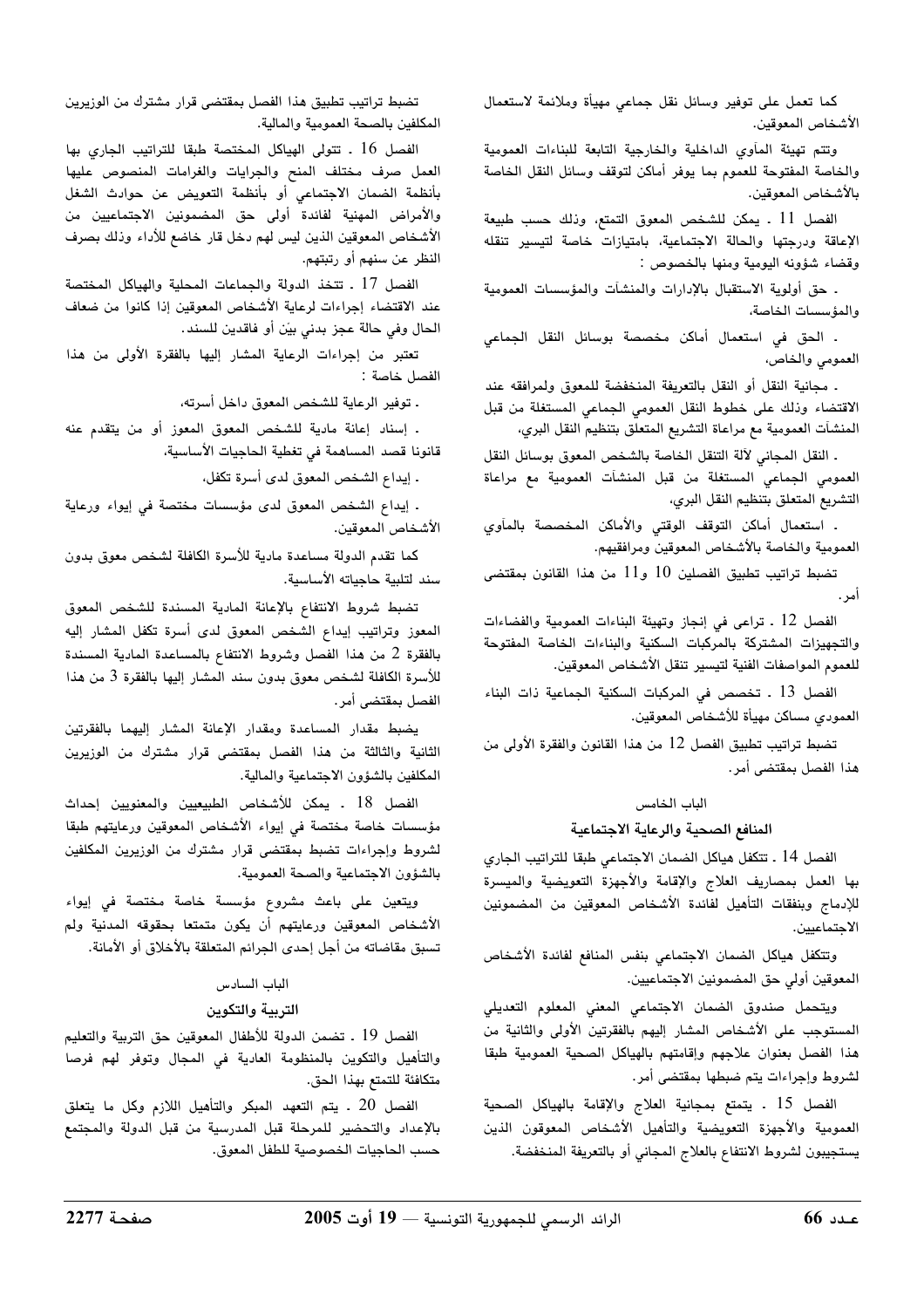الفصل 21 . تؤمن المدرسة للتلاميذ المعوقين تكوينا متوازنا ومتعدد الأبعاد حسب ما تسمح به قدراتهم الذهنية والبدنية والحسية بما يساعدهم على امتلاك المعارف واكتساب الكفايات والتكنولوجيات الحديثة التي تؤهلهم للاعتماد على الذات والمشاركة في الحياة الاجتماعية والاقتصادية والثقافية وذلك بالتعاون مع الأولياء والجمعيات ذات العلاقة.

الفصل 22 . تؤمن مؤسسة التكوين للأشخاص المعوقين تكوينا مهنيا ملائما ضمن المنظومة العادية للتكوين المهنى قصد إكسابهم كفاءات ومعارف مهنية تيسر إعدادهم للحياة النشيطة والاندماج الاقتصادي والاجتماعي.

الفصل 23 ـ تخصص لفائدة الأشخاص المعوقين نسبة لا تقل عن من مواطن التكوين بالمراكز العمومية للتكوين المهنى.  $\%3$ 

ويتم العمل عند الاقتضاء على تهيئة موقع التكوين حسب الحاجيات الخصوصية للمتكون.

الفصل 24 ـ تسهر الدولة على توفير ظروف ملائمة لتمكين الأطفال المعوقين غير القادرين على مزاولة التعليم والتكوين بالمنظومة العادية من متابعة التعليم الملائم والتربية المختصة والتأهيل المهنى وفقا لحاجياتهم الخصوصية.

تتم التربية والتأهيل المهنى للأشخاص المعوقين الذين تعذر عليهم الالتحاق بالمؤسسات التربوية والتكوينية العادية بسبب تعدد إعاقتهم أو حدتها بمؤسسات مختصة.

الفصل 25 . يمكن للأشخاص الطبيعيين والمعنويين إحداث مؤسسات خاصة للتربية المختصة والتأهيل والتكوين المهني للأشخاص المعوقين.

تضبط تراتيب إحداث هذه المؤسسات وتنظيمها وسيرها بمقتضى كراس شروط مصادق عليه بقرار مشترك من الوزراء المكلفين بالشؤون الاجتماعية والتربية والتكوين والصحة العمومية والتربية البدنية.

يتعين أن يكون باعث مشروع مؤسسة خاصة للتربية المختصة والتأهيل والتكوين المهنى للأشخاص المعوقين متمتعا بحقوقه المدنية ولم تسبق إدانته من أجل إحدى الجرائم المتعلقة بالأخلاق أو الأمانة.

## الباب السابع

## التشغيل

الفصل 26 ـ لا يمكن أن تكون الإعاقة سببا في حرمان مواطن من الحصول على شغل في القطاع العام أو الخاص إذا توفرت لديه المؤهلات الملائمة للقيام به. وتعمل الدولة على وضع الخطط والسياسات للنهوض بتشغيل الأشخاص المعوقين،

الفصل 27 . لا يجوز إقصاء أي مترشح بسبب إعاقته من إجراء المناظرات أو الاختبارات المهنية للانتداب للعمل بالوظيفة العمومية والمنشآت والمؤسسات العمومية والمؤسسات الخاصة إذا توفرت لديه المؤهلات الملائمة للقيام به ومتى كانت الوظائف المزمع إسنادها لا تقتضي توفر مؤهلات بدنية خاصة وفقا للنظام الأساسي الخاص بالسلك الذي تنتمي إليه الرتبة المترشح لها.

الفصل 28 ـ كل عون أصبح معوقا لسبب من الأسباب يجب إبقاؤه في مركزه الأصلي أو تعيينه في مركز آخر شاغر يمكن إسناده إليه وفق مؤهلاته وخصوصية الإعاقة وبعد إعادة تأهيله عند الاقتضاء.

وفى صورة العجز المطلق الذي يحول دون مواصلة العمل طبقا للصيغ المنصوص عليها بالفقرة الأولى من هذا الفصل تؤخذ الإجراءات المناسبة طبقا للتشريع المنصوص عليه بأنظمة الضمان الاجتماعى ونظام جبر الأضرار الناجمة عن حوادث الشغل والأمراض المهنية.

يؤخذ وجوبا رأى اللجنة الإدارية المتناصفة أو اللجنة الاستشارية للمؤسسة حسب القطاع في كل الإجراءات المشار إليها بالفقرة الأولى والفقرة الثانية من هذا الفصل.

الفصل 29 . تخصص نسبة لا تقل عن 1 $7$  من الانتدابات السنوية بالوظيفة العمومية تسند بالأولوية لفائدة الأشخاص المعوقين الذين يستجيبون للشروط المنصوص عليها بهذا القانون ولهم المؤهلات للقيام بالعمل المطلوب.

الفصل 30 . يتعيّن على كل مؤسسة عمومية أو خاصة تشغّل عادة عامل فما فوق أن تخصص نسبة لا تقل عن 1 $\%$  من مراكز  $100$ العمل للأشخاص المعوقين.

الفصل 31 . يمكن في حالة ثبوت تعذر التشغيل المباشر بالنسبة للمؤجر الملزم بتطبيق أحكام الفصل 30 من هذا القانون العمل بإحدى البدائل التالية :

ـ تمكين الشخص المعوق من العمل عن بعد لفائدة المؤجر،

. تمكين الشخص المعوق من العمل بنظام المقاولة الثانوية،

. اقتناء منتوج الأشخاص المعوقين والمنتصبين لحسابهم الخاص،

. اقتناء منتوج مراكز الإنتاج التابعة للجمعيات العاملة في مجال النهوض بالأشخاص المعوقين.

الفصل 32 . يتعيّن على كل مؤسسة معنية بتطبيق الفصل 30 من هذا القانون أن تمتثل لإلزامية تشغيل الأشخاص المعوقين أو العمل بإحدى البدائل المنصوص عليها بالفصل 31، وذلك في آجال يحدد أقصاها كما يلي :

. سنة واحدة بالنسبة إلى المؤسسات التي تشغل ما بين 100 و500 عامل،

. سنتين بالنسبة إلى المؤسسات التى تشغل بين 501 و1000 عامل،

. ثلاث سنوات بالنسبة إلى المؤسسات التي تشغل أكثر من 1000 عامل،

وتسرى هذه الأجال بداية من تاريخ دخول هذا القانون حيّز التنفيذ .

الفصل 33 ـ يلزم كل مشغل تعذر عليه تشغيل شخص معوق أو العمل بأحد البدائل الواردة بالفصل 31 من هذا القانون بدفع مساهمة مالية تساوي ثلثي الأجر الأدنى المضمون لمختلف المهن أو الأجر الأدنى الفلاحي المضمون بعنوان الأشخاص الواجب انتدابهم وذلك طيلة فترة التعذر ويتم تقدير أسباب التعذر من قبل أعوان تفقد الشغل وتفقد طب الشغل.

وتطبّق على المساهمة المذكورة نفس الأحكام المعمول بها في مادة الأداء على التكوين المهنى بالنسبة إلى الاستخلاص والمراقبة ومعاينة المخالفات والعقوبات والتقادم والاسترجاع والنزاعات.

ترصد المداخيل المتأتية من المساهمات المذكورة بالفقرة الأولى من هذا الفصل بالصندوق الوطني للتضامن الاجتماعي وتخصص لتمويل برامج النهوض بتشغيل الأشخاص المعوقين.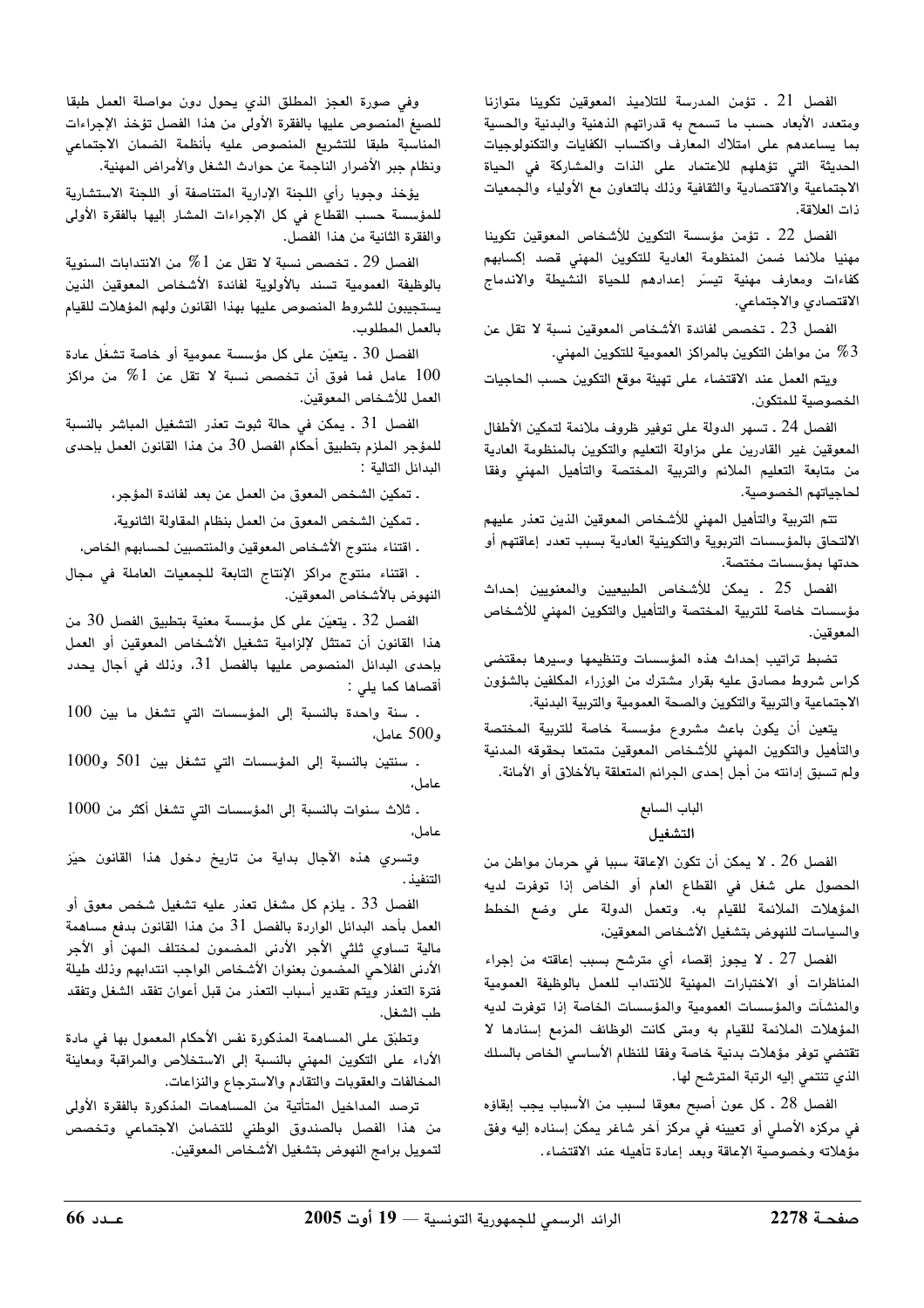الفصل 34 . تعفى المؤسسات من دفع نصف أو ثلثى أو جميع مساهمات المؤجر فى أنظمة الضمان الاجتماعى بعنوان كل شخص معوق يتم تشغيله وذلك حسب بطاقة الإعاقة.

تعفى المؤسسات من دفع الأداء على التكوين المهني والمساهمة في صندوق النهوض بالمسكن لفائدة الأجراء على كل شخص معوق يتم تشغىلە.

الفصل 35 . تتكفل الدولة لمدة سنة قابلة للتجديد مرة واحدة بدفع المساهمات المستوجبة على كل شخص معوق منتصب لحسابه الخاص بعنوان نظام الضمان الاجتماعي للعملة غير الأجراء.

يتم بمقتضى أمر ضبط شروط وتراتيب تطبيق أحكام الفصول 30 و31 و32 و33 و34 من هذا القانون والفقرة الأولى من هذا الفصل.

#### الباب الثامن

#### الثقافة والترفيه والرياضة

الفصل 36 . تضمن الدولة للأشخاص المعوقين الحق في ممارسة الأنشطة الثقافية والرياضية والترفيهية والاستفادة منها وتعمل على إزالة الحواجز التي تحول دون ممارسة هذه الأنشطة بصفة عادية.

كما تعمل الدولة على منح تشجيعات وتسهيلات لتيسير ممارسة هذه الأنشطة.

الفصل 37 . يمكن للأشخاص المعوقين التمتع بمجانية الدخول إلى المتاحف والأماكن الأثرية والملاعب الرياضية وفضاءات الترفيه العمومى.

تضبط إجراءات تطبيق الفصل 36 من هذا القانون والفقرة الأولى من هذا الفصل بمقتضى قرارات تصدر، حسب الحالة، عن الوزراء المكلفين بالشؤون الاجتماعية والسياحة والرياضة والثقافة.

الفصل 38 ـ تشمل دروس التربية البدنية التلاميذ المعوقين المزاولين للتعليم والتكوين المهنى فى المنظومة العادية وللتربية المختصة والتأهيل باستثناء حالات الإعفاء الطبي.

الفصل 39 ـ يدرج وجوبا بالبرامج الرسمية للمعاهد العليا للتربية البدنية والرياضة اختصاص التربية البدنية والرياضة للأشخاص المعوقين.

الفصل 40 . تعمل المؤسسات التربوية المختصة في رعاية الأشخاص المعوقين على إحداث نواد ثقافية ورياضية تقوم بالتأطير الثقافي والترفيهي والرياضي لفائدة منظوريها.

#### الباب التاسع

#### الجمعيات العاملة في مجال الإعاقة

الفصل 41 . تعمل الجمعيات والمنظمات الوطنية على معاضدة مجهود الدولة في مجال الوقاية والتشخيص المبكّر للإعاقة وحماية الأشخاص المعوقين والنهوض بهم وتسهم في إعداد البرامج والخطط المعدة لفائدتهم وتنفيذها.

الفصل 42 . تعمل الدولة على تشجيع مبادرات المجتمع المدنى والجمعيات العاملة في مجال حماية الأشخاص المعوقين والنهوض بهم.

كما تعمل على تقديم المساعدة والدعم الفنى لهذه الجمعيات ومراقبتها ومتابعة نشاطها.

الفصل 43 . تتولى الدولة تقديم الدعم الفنى والمادى للجمعيات والمنظمات العاملة فى مجالات التربية المختصة والتكوين والتأهيل

والإدماج المهنى والرعاية بالبيت للأشخاص الحاملين لإعاقة عميقة غير القادرين على التنقل والسهر على تطوير خدماتها فى المجال وذلك حسب التراتيب الجاري بها العمل.

#### الباب العاشر

#### الامتيازات الجبائية والمالية

الفصل 44 ـ ينتفع رئيس العائلة بعنوان أبنائه المعوقين بطرح من مداخيله الصافية الخاضعة للضريبة وذلك وفقا لأحكام مجلة الضريبة على دخل الأشخاص الطبيعيين والضربية على الشركات.

الفصل 45 . ينتفع الأشخاص الطبيعيون والأشخاص المعنويون الذين يقدمون إعانات وهبات عينية أو نقدية لفائدة الجمعيات والمؤسسات العاملة في مجال النهوض بالأشخاص المعوقين بالطرح الكلي من أساس الضريبة وذلك وفقا لأحكام مجلة الضريبة على دخل الأشخاص الطبيعيين والضريبة على الشركات.

الفصل 46 . تعفى من الأداءات الموظفة عند التوريد الهبات الموجهة إلى الجمعيات العاملة في مجال الأشخاص المعوقين وفقا لأحكام مجلة الديوانة ولأحكام مجلة الأداء على القيمة المضافة.

الفصل 47 ـ تعفى من الأداءات والمعاليم الموظفة عند التوريد والصنع والبيع الحافلات والعربات السيارة ذات 8 أو 9 مقاعد المخصصة قصرا لنقل الأشخاص المعوقين والمقتناة من قبل الجمعيات المعتنية بالأشخاص المعوقين والمؤسسات والأشخاص المرخص لهم من قبل الوزارة المكلفة بالشؤون الاجتماعية وذلك وفقا للأحكام التمهيدية لتعريفة المعاليم الديوانية ولأحكام مجلة الأداء على القيمة المضافة وللتشريع المتعلق بالمعلوم على الاستهلاك.

يعفى من الأداء على القيمة المضافة نقل الأشخاص المعوقين وذلك وفقا لأحكام مجلة الأداء على القيمة المضافة.

تعفى الحافلات الواردة بالفقرة الأولى من هذا الفصل من المعلوم الوحيد التعويضى على النقل بالطرقات وذلك وفقا للتشريع المتعلق بالمعلوم المذكور.

الفصل 48 . تنتفع السيارات المعدة خصيصا لاستعمال الأشخاص المعوقين عضويا بامتيازات جبائية عند التوريد والصنع والبيع وذلك وفقا للتشريع المتعلق بالمعلوم على الاستهلاك.

الفصل 49 . تعفى من المعاليم والأداءات الموظفة عند التوريد والصنع والبيع :

. الأجهزة والآلات التعويضية والميسرة للإدماج المستعملة من قبل الأشخاص المعوقين وذلك وفقا لتعريفة المعاليم الديوانية ولأحكام مجلة الأداء على القيمة المضافة.

. الوسائل والأدوات والتجهيزات البيداغوجية والتربوية والعلمية والثقافية والرياضية والترفيهية الخاصة بالأشخاص المعوقين والميسرة لإدماجهم وذلك وفقا للتشريع الجاري به العمل.

الفصل 50 . تتمتع المؤسسات المعنية بتعليم وتربية وتأهيل وتكوين ورعاية الأشخاص المعوقين المنصوص عليها بالفصلين 18 و25 من هذا القانون بالامتيازات المضمنة بمجلة تشجيع الاستثمارات.